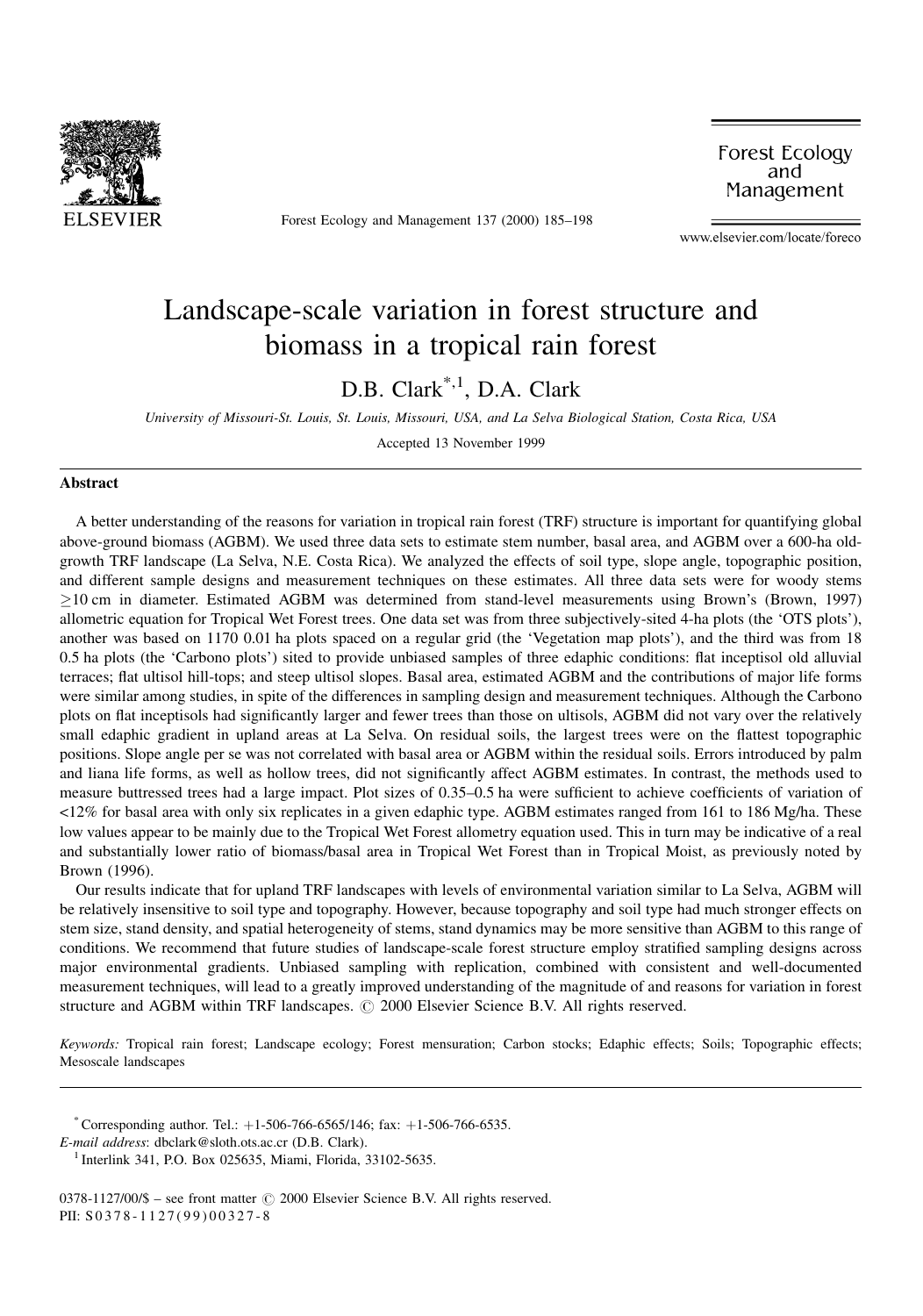## 1. Introduction

Low-latitude forests are estimated to contain ca. 60% of the total above-ground carbon in world forest vegetation (Dixon et al., 1994). Nevertheless, for a variety of reasons there is still considerable uncertainty about carbon stocks in tropical forests at landscape scales (Brown, 1997). A better understanding of tropical biomass distribution at this scale is therefore of great theoretical and practical interest (Schimel, 1995). Because above-ground carbon stocks are primarily determined by the size-frequency distribution of trees, one avenue for improving estimates of carbon stocks is to improve our understanding of factors causing within-landscape variation in forest structure. By 'forest structure' we mean the size-frequency distribution of stems, the percentage contribution of major life forms such as trees and palms, and the spatial organization of structurally distinct patches such as treefall gaps. Large-scale mapping of forest structure must rely on remote sensing techniques, including existing satellites such as Landsat (c.f. Hall et al., 1995) and newer techniques such as satellite lidar mapping (Dubayah et al., 1997). Ultimately, however, these remote-sensed data have to be ground-truthed at the scale of tropical landscapes.

Tropical rain forest (TRF) structure and biomass is known to vary with soil type (Pires and Prance, 1985; Tuomisto et al., 1995), soil nutrients (Laurance et al., 1999), climate (Holdridge, 1979; Gentry, 1982), disturbance regime (Lugo and Scatena, 1996), successional status (Saldarriaga et al., 1988), topographic position (Austin et al., 1996), and human impacts (Brown et al., 1994; Laurance et al., 1997; Gaston et al., 1998). However, the degree to which the structure of old-growth TRF varies across mesoscale  $(1-$ 100 km2 ) landscapes, and how this variation relates to environmental variables, are poorly known. One reason for this is that few TRF forest studies have been explicitly designed for extrapolation to landscape scales (Korning and Balslev, 1994; Brown et al., 1994; Grace et al., 1995; Laurance et al., 1999 are exceptions). Most ecological data in this biome have been taken on single plots, frequently  $\leq 1$  ha. For example, when Phillips et al. (1994) examined forest dynamics in 25 tropical forest plots, the median plot size was 1 ha. Even the largest 'ecological' plots are commonly  $\leq 50$  ha. Such plots are typically unreplicated with respect to edaphic factors, and they may be sited in areas unrepresentative of the larger landscape (Brown and Lugo, 1992). Without replication, even large plots are poorly suited for statistical analyses of forest structure at landscape scales.

In this paper, we evaluate the influence of edaphic factors on forest structure over a 600-ha landscape of old-growth tropical rain forest. This spatial scale, which is one to two orders of magnitude larger than the scale of most plot-based tropical forest ecological studies, is sufficient to encompass a diversity of soil types, topographic positions, and multiple watersheds at our study site. Our study was made possible by some exceptional on-site resources. One was a sitewide  $50 \times 100$  m grid system, surveyed to decimeter accuracy (Clark, 1998). The grid greatly facilitates large-scale regular sampling as well as unbiased blocked sampling. From a previous study (Clark et al., 1998), topographic data as well as soil type were available for each of the 1170 grid points within our study area. A topographic map generated by cartographic interpolation of several thousand transit-surveyed points was also available (OTS unpublished data). To our knowledge, this intensity of georeferenced data resources is currently unique for a mesoscale landscape in old-growth Tropical Wet Forest.

In addition, we had access to three different forest inventory data sets from the study site. These data were gathered for differing purposes and with somewhat different techniques. We were therefore interested to see the degree to which independent data from the same site concurred in describing forest structure and its relation to edaphic factors.

In this paper, we present two classes of findings. The first describes how forest structure on this particular mesoscale landscape varies in relation to edaphic factors. Secondly, we examine the impact of different sampling methods on these results. We conclude by analyzing our findings in the context of global TRF biomass estimates, and by recommending improvements for future studies of carbon stocks in this biome.

## 2. Methods

The study was carried out in old-growth forest at the La Selva Biological Station in the Atlantic lowlands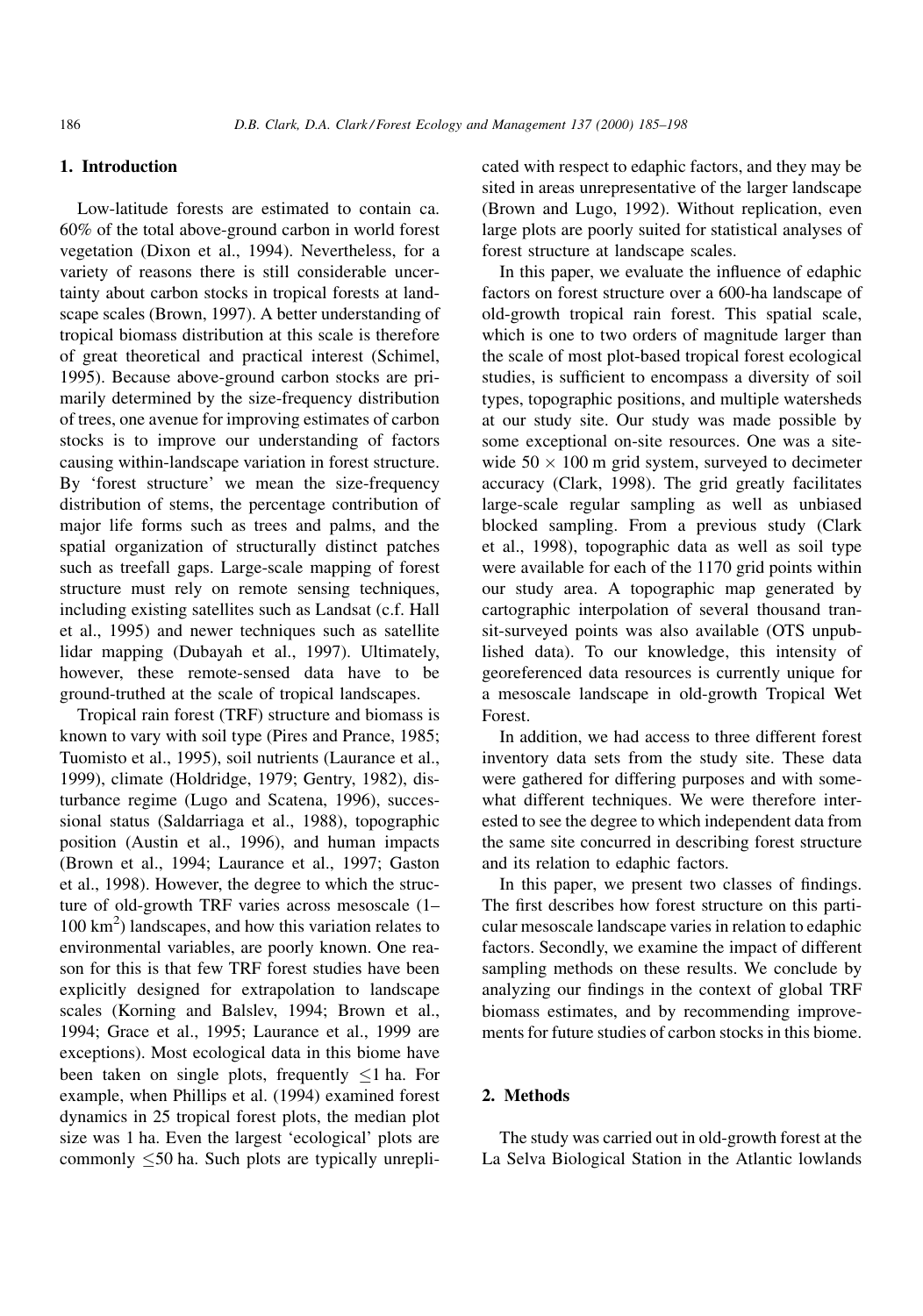of Costa Rica, Central America. The area is a mosaic of several distinct edaphic zones (Sollins et al., 1994), including alluvial terraces formed by contemporaneous or prehistoric flooding, areas of residual soils (mainly ultisols) formed by in-place weathering of lava flows, swamps and infertile colluvial soils of small stream valleys (Fig. 1). A description of these soils is given by Clark et al. (1998). The forest is classified as Tropical Wet Forest in the Holdridge system (Hartshorn and Peralta, 1988). Rainfall averages ca. 4000 mm annually, with an average temperature of  $26^{\circ}$  (Sanford et al., 1994).

We analyzed three different sets of forest inventory data, each one based on total inventory for woody stems  $\geq 10$  cm diameter above buttresses. One set comes from 1170 circular 0.01 ha plots centered on the grid posts of a previously-established  $50 \times 100$  m grid that covers the La Selva reserve (Clark, 1998). All grid points in a 573 ha area of old growth were sampled (Fig. 1). At each plot, diameter of each stem was measured using a fabric diameter tape  $(\pm 1 \text{ mm})$ resolution) at breast height or above buttresses or major stem irregularities. Two 3-m interconnectable ladder sections were used to reach above buttresses. In



Fig. 1. Soil map and plot locations of the study area at the La Selva Biological Station, Costa Rica. Dots represent posts in the station's grid (used as plot centers for the 1170 0.01 ha Vegetation map plots). The three larger plots are the OTS plots, while the smaller rectangles represent the 18 0.5 ha Carbono plots, stratified by soil type and topography (see Section 2).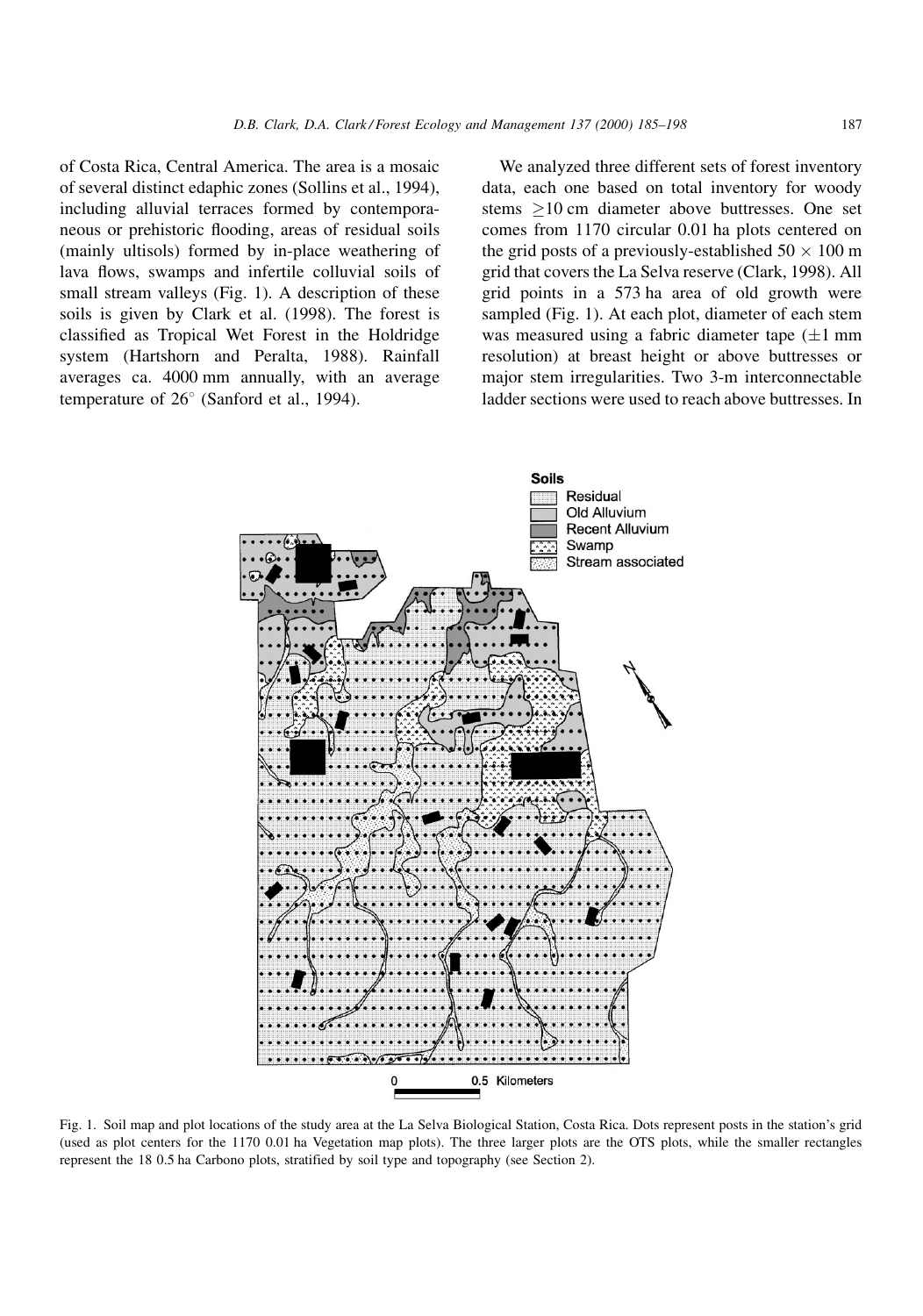some cases, the boles were still not cylindrical at ca. 7 m above the ground. In these cases, the stem diameter was either measured at the highest reachable point, or the diameter was estimated with one person on the ladder holding a linear-scale tape against the trunk and a ground observer estimating the cylindrical bole diameter. Topographic position of each plot was classified as flat terrain (terrace or ridgetop); upper slope; mid-slope; base of slope/riparian. Slope angle in the direction of greatest slope was measured using a clinometer and sighting between two 1.5 m tall staffs placed 1 m above and below the grid post. Because these data were from a project designed to study landscape-scale vegetation patterns, we call these the `Vegetation map plots'. Plot soil type was taken from the data by Clark et al. (1998).

A second data set, made available to this study by M. Lieberman and D. Lieberman, comes from three long-term forest inventory plots at La Selva (Fig. 1). The plots measure 4, 4, and 4.4 ha (hereafter, `3 4-ha plots'). The plots were subjectively sited to cover a range of soil types (Lieberman and Lieberman, 1994). Descriptions of the plots and census techniques are given by Lieberman et al. (1985) and Lieberman and Lieberman (1994). Here, we use data from measurements made in 1988-1989. We used the above-buttress measurements exclusively except in one analysis comparing measurements at breast height with above buttress measurements. We refer to these data as the `OTS plots' data.

The third data set comes from 18 0.5 ha plots (each  $50 \times 100$  m) that are part of a landscape-scale study on carbon storage and flux in old-growth TRF (the Carbono Project). Plot locations were established using the La Selva GIS topographic coverage and Clark et al.'s (Clark et al., 1998) soil coverage. Six plots were allocated each of three edaphic conditions: relatively fertile flat inceptisols (old alluvial terraces); relatively infertile ultisol areas on ridgetops; and ultisol steep slopes (Fig. 1). Soil units were blocked to produce approximately equal sample intensity within each unit. The exact locations of the plots were determined in the laboratory from the GIS map. Plots were then sited in the field at those exact coordinates, surveyed to decimeters from the nearest grid post; the only exceptions were plots that would not fit in the field where they were mapped due to the small-scale inaccuracies of the topographic coverage. In these

cases, the plots were either rotated until they fit within the desired edaphic position (if possible), or the site was discarded and a new one selected by the same criteria. Plots were surveyed using a transit and slopecorrected distances. Forest structure was explicitly ignored during plot establishment, to ensure that these plots were unbiased by any consideration of forest structure. In each of the 18 plots, diameter above buttresses was measured as in the Vegetation map plots, except that up to 4 3-m sections of ladder were used to measure boles above buttresses or basal deformities. We refer to these data as the Carbono plots data.

All diameters, including those of palms and lianas, were transformed into estimated above-ground biomass (AGBM) using the Tropical Wet Forest allometric equation of Brown (1997):

$$
Biomass (kg) = 21.297 - 6.953DBH + 0.740(DBH2)
$$

where DBH is diameter in cm at breast height or above buttresses.

## 3. Results

# 3.1. Landscape-scale estimates of forest basal area and biomass

Even though the three studies employed very different designs, estimates of landscape-scale basal area and estimated AGBM differed by only 10 and 16%, respectively, among the studies (Table 1). The AGBM of trees <70 cm diameter was particularly constant, varying only 7% among studies. Larger differences were seen in the contributions of trees  $>70$  cm diameter; estimates of density of these trees and of their contribution to the total AGBM varied by a factor of 2 among studies.

The contribution of the dominant tree species Pentaclethra macroloba (Willd.) Kuntze (Mimosaceae) and the relative frequencies of trees, palms, and lianas were similar among studies (Table 2). Trees accounted for >90% of the basal area and biomass, and Penta $clethra$  by itself was  $36-38\%$  of the total estimated AGBM. Palms accounted for 25-26% of the stems, but due to their smaller average size were only  $5-7\%$  of the estimated AGBM.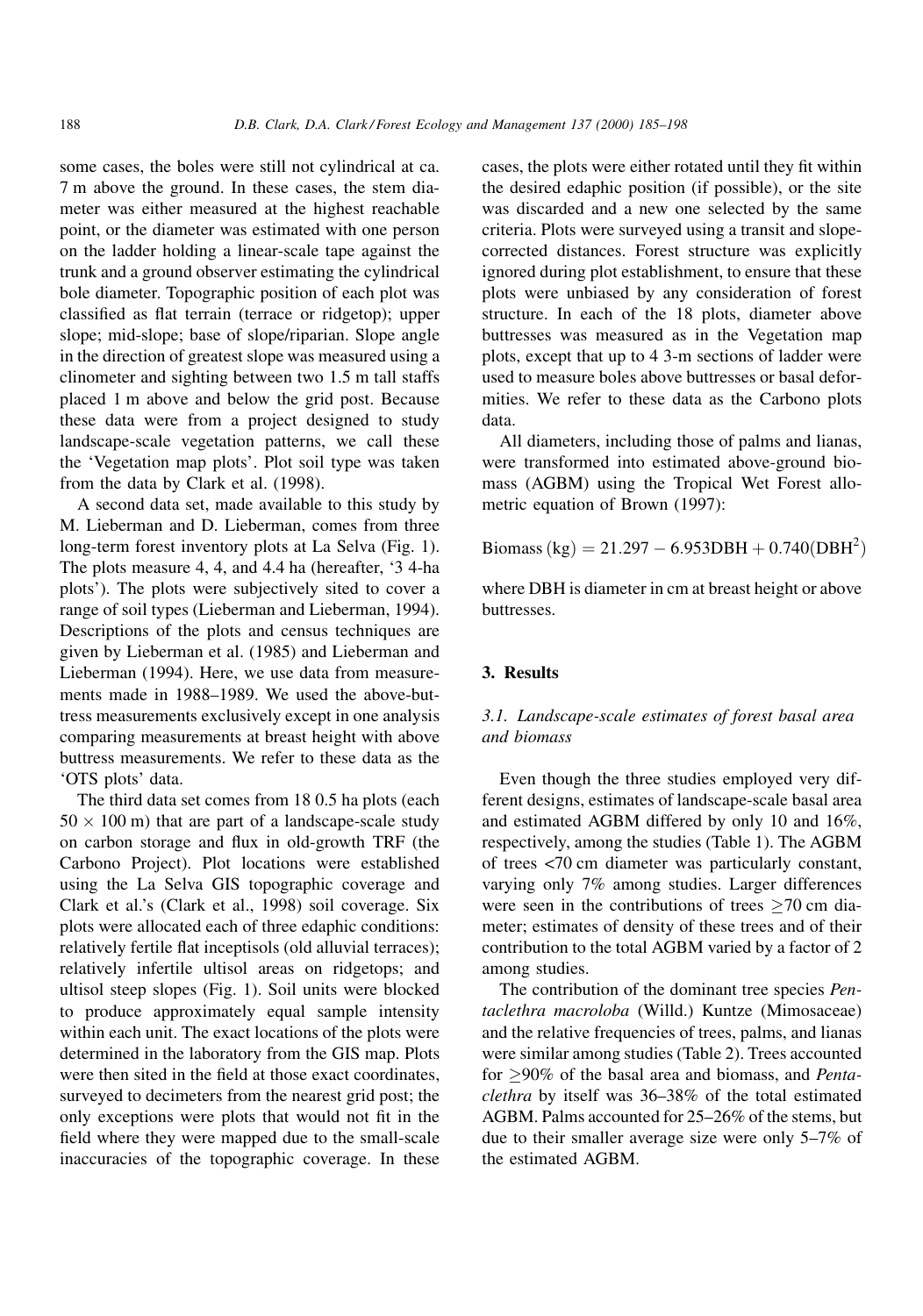| Data set                  | Plot size<br>(ha) | Number<br>of plots | Mean $N$<br>stems/ha | Mean basal<br>area/ha $(m^2)$ | Mean AGBM <sup>b</sup><br>(dry mass)<br>(Mg/ha) | $AGBMb$ in<br>trees $<$ 70 cm<br>diameter | $AGBM^b$ in<br>trees $>70$<br>diameter $(\% )$ | N trees $>70$ cm<br>diameter/ha |
|---------------------------|-------------------|--------------------|----------------------|-------------------------------|-------------------------------------------------|-------------------------------------------|------------------------------------------------|---------------------------------|
| OTS plots                 | 4.4.4.4           | 3                  | $462 + 47$           | $25.8 + 0.7$                  | $182.9 + 8.4$                                   | 139.2                                     | 23.8                                           | 8.6                             |
| Carbono plots             | 0.5               | 18                 | $504 \pm 22$         | $23.6 \pm 0.5$                | $160.5 + 4.2$                                   | 137.9                                     | 14.1                                           | 4.7                             |
| Vegetation map plots 0.01 |                   | 1170               | $448 + 6$            | $26.0 + 0.8$                  | $186.1 + 6.6$                                   | 130.7                                     | 29.7                                           | 10.1                            |

<sup>a</sup> All studies were based on total inventory of woody stems  $\geq$ 10 cm diameter above buttresses (details in Section 2).<br><sup>b</sup> Estimated aboveground biomass, calculated from the diameter of individual trees using the Tropi Brown (1997). Data are standardized to a per hectare basis. Mean data are means  $\pm$  SEM.

## 3.2. Factors affecting variation in forest structure: soil type

Forest structure as evaluated by three different studies<sup>a</sup>

Since the Vegetation map plots and the Carbono plots were replicated with respect to soil type, the data from these studies can be used to examine variation in forest structure among soil types (Table 3). The Vegetation map data show that all aspects of forest structure examined varied significantly among soil types. Plots on recent Alluvial soil were the most distinctive in

having fewer and small trees, with a resulting low basal area and estimated AGBM. Between the two largest soil classes, Residual and Old Alluvial, the number of stems was lower and the average tree diameter was larger on the more nutrient-rich old alluvial soil. However, the product of these numbers, basal area, as well as estimated AGBM, did not differ between soil types.

The Vegetation map plots sampled much topographic variation within each soil type. Because the

Table 2

Table 1

The absolute and proportional abundance of the dominant tree species (Pentaclethra macroloba, Mimosaceae), and of trees, palms and lianas in the three data sets (described in Section 2)

|                | OTS plots                               |                                                         | Carbono plots                      |                                                                                               | Vegetation map plots               |                |
|----------------|-----------------------------------------|---------------------------------------------------------|------------------------------------|-----------------------------------------------------------------------------------------------|------------------------------------|----------------|
|                | N/ha                                    | Stems $(\%)$                                            | N/ha                               | Stems $(\% )$                                                                                 | N/ha                               | Stems $(\% )$  |
|                | (A) Absolute and proportional abundance |                                                         |                                    |                                                                                               |                                    |                |
| Pentaclethra   | 60.2                                    | 13.1                                                    | 58.4                               | 11.6                                                                                          | 59.4                               | 13.3           |
| All trees      | 329.6                                   | 71.6                                                    | 367.1                              | 72.8                                                                                          | 326.3                              | 72.9           |
| All palms      | 120.3                                   | 26.1                                                    | 128.7                              | 25.5                                                                                          | 112.1                              | 25.0           |
| All lianas     | 10.6                                    | 2.3                                                     | 8.8                                | 1.7                                                                                           | 9.1                                | 2.0            |
| All stems      | 460.6                                   |                                                         | 504.6                              |                                                                                               | 447.5                              |                |
| Total N, stems | 5711                                    |                                                         | 4541                               |                                                                                               | 5236                               |                |
|                |                                         | (B) The contribution of these groups to basal area (BA) |                                    |                                                                                               |                                    |                |
|                | $BA (m^2/ha)$                           | Total $(\%)$                                            | $BA \left( \frac{m^2}{ha} \right)$ | Total $(\%)$                                                                                  | $BA \left( \frac{m^2}{ha} \right)$ | Total $(\%)$   |
| Pentaclethra   | 8.8                                     | 34.0                                                    | 7.6                                | 32.3                                                                                          | 9.1                                | 34.9           |
| All trees      | 23.4                                    | 90.7                                                    | 21.1                               | 89.6                                                                                          | 23.8                               | 91.3           |
| All palms      | 2.2                                     | 8.6                                                     | 2.3                                | 9.7                                                                                           | 2.1                                | 7.9            |
| All lianas     | 0.1                                     | 0.6                                                     | 0.1                                | 0.6                                                                                           | 0.2                                | 0.6            |
|                |                                         |                                                         |                                    | (C) The contribution of these groups to estimated above-ground biomass (AGBM, Mg dry mass/ha) |                                    |                |
|                | AGBM (Mg/ha)                            | Total AGBM (%)                                          | AGBM (Mg/ha)                       | Total AGBM (%)                                                                                | AGBM (Mg/ha)                       | Total AGBM (%) |
| Pentaclethra   | 67.7                                    | 37.1                                                    | 58.0                               | 36.1                                                                                          | 70.9                               | 38.1           |
| All trees      | 171.1                                   | 93.7                                                    | 148.7                              | 92.7                                                                                          | 175.1                              | 94.1           |
| All palms      | 10.9                                    | 6.0                                                     | 11.1                               | 6.9                                                                                           | 10.1                               | 5.4            |
| All lianas     | 0.7                                     | 0.4                                                     | 0.6                                | 0.4                                                                                           | 0.8                                | 0.4            |
| Total          | 182.9                                   |                                                         | 160.5                              |                                                                                               | 186.1                              |                |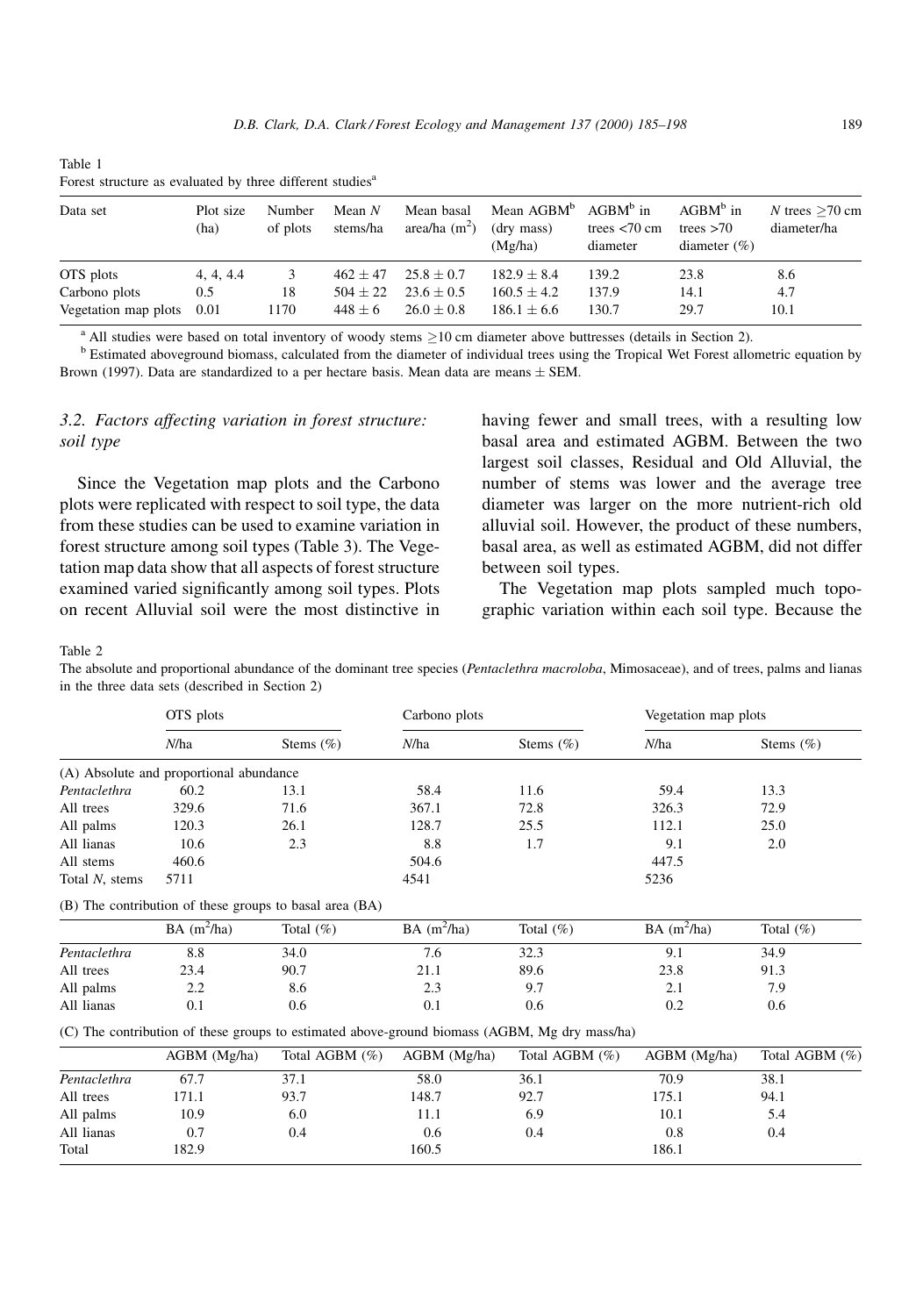| Soil type                | Number<br>stems/ha | Basal area<br>$(m^2/ha)$ | AGBM <sup>a</sup><br>(Mg/ha) | $N$ plots | Mean diameter<br>(cm) | $N$ individuals |
|--------------------------|--------------------|--------------------------|------------------------------|-----------|-----------------------|-----------------|
| (A) Vegetation map plots |                    |                          |                              |           |                       |                 |
| Residual                 | 477.6              | 26.0                     | 183.5                        | 798       | 21.6                  | 3811            |
| Old alluvial             | 425.0              | 27.0                     | 195.2                        | 140       | 23.1                  | 595             |
| Stream valley            | 383.0              | 30.1                     | 226.3                        | 94        | 24.6                  | 360             |
| Swamp                    | 349.1              | 24.3                     | 179.4                        | 106       | 23.5                  | 370             |
| Recent alluvial          | 312.5              | 16.4                     | 114.2                        | 32        | 21.5                  | 100             |
| Kruskal–Wallis p         | < 0.0001           | < 0.0006                 | < 0.0002                     |           | < 0.03                |                 |
| (B) Carbono plots        |                    |                          |                              |           |                       |                 |
| Ultisol — flat           | 510.3              | 22.2                     | 149.1                        | 6         | 20.0                  | 1531            |
| $Ultisol$ — steep slopes | 592.7              | 24.9                     | 165.5                        | 6         | 19.8                  | 1778            |
| Old alluvial             | 410.3              | 23.5                     | 166.8                        | 6         | 22.3                  | 1231            |
| Kruskal–Wallis p         | < 0.0002           | <b>NS</b>                | NS.                          |           | < 0.03                |                 |
|                          |                    |                          |                              |           |                       |                 |

Variation in forest structure in relation to soil type in old-growth Tropical Wet Forest at the La Selva Biological Station, Costa Rica

<sup>a</sup> Above-ground biomass (Mg dry mass/ha), estimated using Brown's (Brown, 1997) Tropical Wet Forest equation.

Carbono plots were stratified by topographic position within one soil type (flat ultisol versus steeply sloping) ultisol), it was possible to test for a pure soil-type effect, independent of topography (Table 4). Results were similar to those from the Vegetation map data. Flat Old Alluvial plots had significantly fewer but larger trees than flat ultisol plots, while the basal area and plot biomass did not differ among the two soil classes.

# 3.3. Factors affecting variation in forest structure: topographic position

Residual soils, mainly ultisols, covered the majority of the study area and also had the steepest topography. We used two sets of data to examine the effect of topographic position on forest structure while controlling for soil type. Among the Carbono ultisol plots, stem number per plot and plot basal area were sig-

nificantly higher on slopes than on flat plots (Tables 3 and 4). A finer scale of resolution was possible using all the Vegetation map plots that occurred on Residual soils (Table 5). The largest trees occurred on the flattest topographic positions, i.e. alluvial terraces, ridgetops, bases of slopes and riparian zones by small streams. Stem density was lower at the lower slope positions (Table 5).

# 3.4. Factors affecting variation in forest structure: slope angle

We examined the relation of forest structure to slope angle, controlling for soil type, by analyzing only the Vegetation map data from residual soil plots ( $N = 798$ ) plots and 3811 stems). In these plots, the median slope angle was  $14^{\circ}$ , and the top quartile ranged from 21 to 44°. Neither the number of stems, plot basal area nor estimated AGBM were significantly related to slope

Table 4

Results of comparisons between Carbono plots on flat old alluvial (FA) sites, flat ultisol sites (FU), and steeply sloping ultisol sites (SU)<sup>a</sup>

|                                     | Stem number per plot   | Median tree size | Plot basal area | Plot biomass |
|-------------------------------------|------------------------|------------------|-----------------|--------------|
| Flat alluvium $\times$ flat ultisol | $FU > FA$ **           | $FA > FI^*$      | $NS^b$          | NS           |
| Flat ultisol $\times$ slope ultisol | $SU > FI$ <sup>*</sup> | NS               | SIJ > FIJ'      | NS           |

<sup>a</sup> The comparisons between flat alluvium and flat ultisol test for an effect of soil type. The comparisons between flat ultisol and steeply sloping ultisol sites test for an effect of slope within one soil type. Data are shown in Table 3. Probabilities are from two-tailed Mann-Whitney U tests.

<sup>b</sup> Not significant.

 $p < 0.05$ ;  $\binom{**}{p} < 0.01$ .

Table 3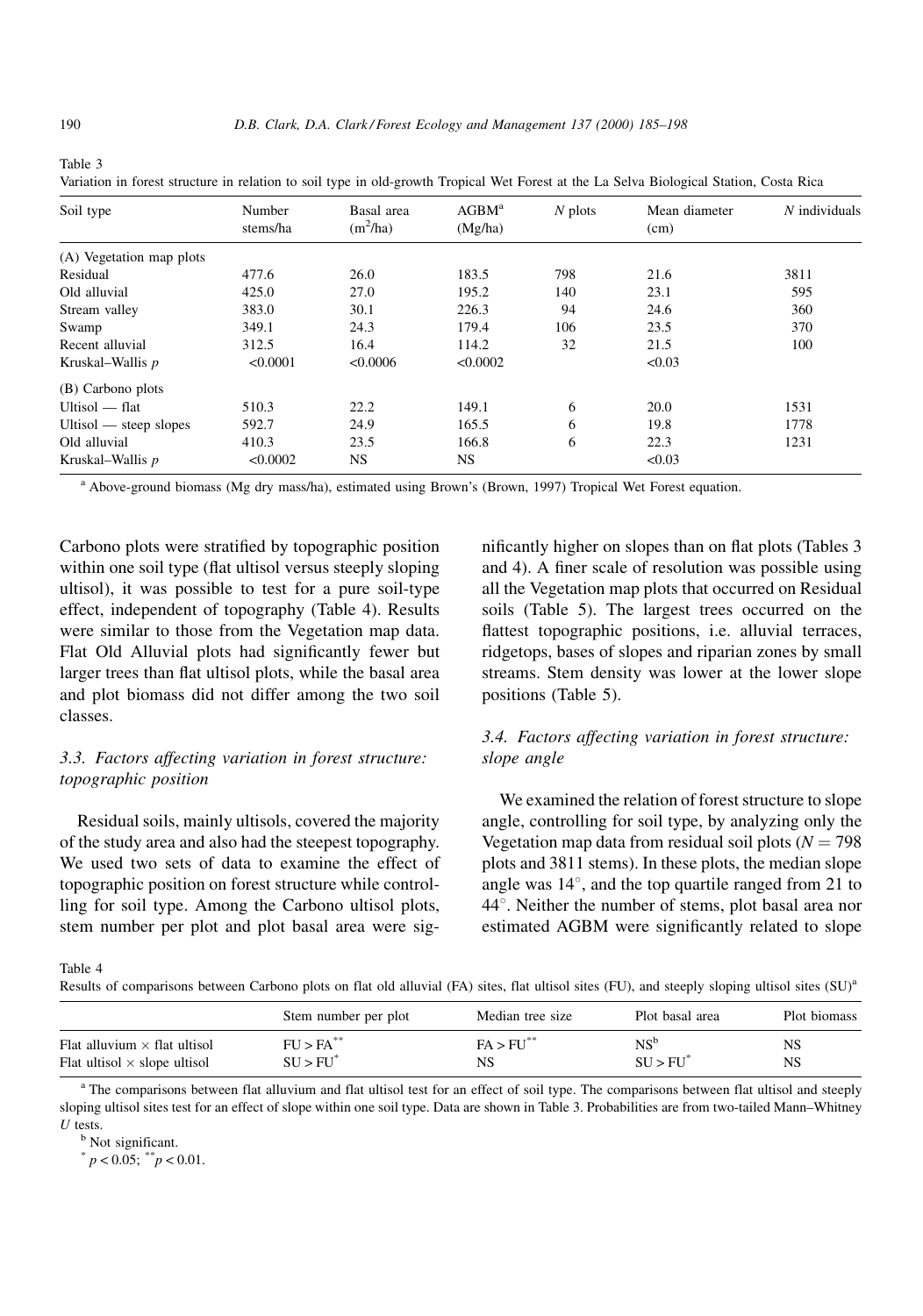Table 5

Variance in forest structure in relation to topographic position within the Vegetation map plots on Residual soil (see Fig. 1)

| Mean $N/ha^a$      | $N$ plots | Mean individual<br>diameter $(cm)^a$ | $N$ individuals |
|--------------------|-----------|--------------------------------------|-----------------|
| 495.7 a            | 23        | $22.1$ a,b                           | 114             |
| 515.1 a,b          | 205       | 20.5a                                | 1056            |
| 470.6 <sub>b</sub> | 472       | 21.4a                                | 2221            |
| 428.6 <sub>b</sub> | 98        | 24.8 <sub>b</sub>                    | 420             |
| < 0.008            | 798       | < 0.0001                             |                 |
|                    |           |                                      |                 |

<sup>a</sup> Plots with the same letter are not statistically different in a non-parametric *a posteriori* test,  $p > 0.05$ .

angle (Spearman's r,  $p > 0.05$ ,  $N = 798$ ). For individual trees ( $N = 3811$ ), neither diameter, basal area, nor estimated AGBM were related to slope angle. For each of these six analyses the Spearman's correlation coefficient was less than  $\pm 0.02$ . Because of the small size of these plots (0.01 ha), there was enormous variance in the structural variables (see below). This undoubtedly made detection of pattern difficult.

Forest on steep ultisol slopes was considerably more variable in basal area at small spatial scales than areas on old alluvial terraces or ultisol ridgetops (Fig. 2). This effect was evidently due solely to factors related to slope. The old alluvial terraces and ultisol ridgetops had very similar relations of basal area

variation to plot area (Fig. 2), in spite of their differing soil nutrient conditions and stem densities (Table 3).

# 3.5. Factors affecting variation in forest structure: patch size

Gaps caused by tree falls and the sites of subsequent regrowth create patches of characteristic structure on all old-growth TRF landscapes. The size distribution and frequency of treefall gaps is one factor causing the high variance in basal area estimates at small plot sizes, as shown in Fig. 2. The average area of gaps (vertical projection) at La Selva has been reported to be on the order of  $0.01-0.02$  ha, with only 4% of the



Fig. 2. Coefficient of variation of plot basal area in relation to plot size for the 18 Carbono plots. The analyses are completely nested, so that for example all the data used for the 0.05 ha analyses are included in every analysis for larger plot sizes.  $N = 6$  plots for each topographic-soil category, and  $N = 18$  for all plots combined.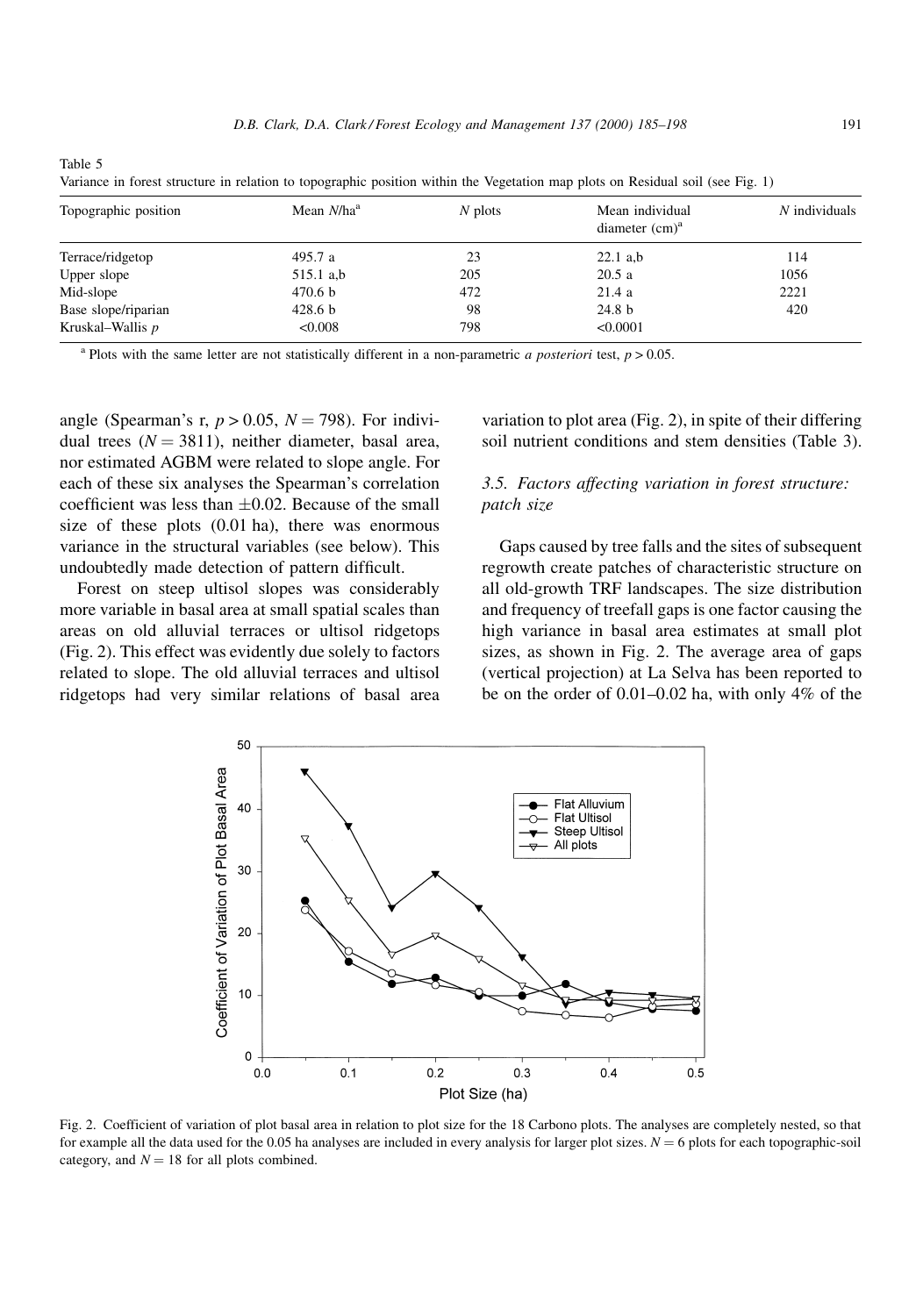gaps exceeding  $500 \text{ m}^2$  (Sanford et al., 1986). Intersample variance in basal area estimates begins to stabilize for plots sizes above 0.25 ha (Fig. 2). This stabilization thus occurred when plot size was  $\approx 20$ times greater than the estimated median gap size, or 5 times larger than the estimated size of the largest gaps at La Selva.

## 3.6. Plant life form effects on AGBM estimates

For AGBM estimates we used the same allometric equation for trees, palms, and lianas. Putz (1983) developed an allometric equation specifically for lianas. When applied to the Carbono plots data, the Putz equation yielded substantially larger estimates of individual liana biomass (mean of 124 kg vs. 69 kg for the Brown equation). The Putz equation is undoubtedly more accurate, since it was developed from direct measurements of lianas. However, at a landscape scale rooted lianas were not abundant (9/ ha), so the increase in total AGBM by applying the Putz equation would be negligible (0.5 Mg/ha).

Compared to trees, canopy and subcanopy palms change relatively little in diameter while greatly increasing in height and biomass. In addition, the relation of height to diameter varies substantially among species (Rich, 1986). We know of no general equation for palm biomass based solely on trunk diameter. Brown (1997) suggests developing biomass equations from local harvest of palms for forests where palms are numerous. The only palm biomass data from La Selva are given in wet weight (Rich, 1986). The range of wet weights for La Selva palm species that attain  $> 10$  cm diameter was 33–446 kg in Rich's data, whereas the range of predicted dry weight values (using Brown's, 1997 equation) for the Carbono plots data was 26–396 kg. We suspect that the tree-based allometric equation used here somewhat overestimates palm biomass. The overall effect on biomass estimates however may be relatively minor. If we overestimated palm biomass by a factor of 2, this would only alter the Carbono plots biomass estimates by 5% (Table 2C).

#### 3.7. Effects of hollow trees on AGBM estimates

The allometric equations for estimating biomass from diameter are almost certainly biased due to a preference of harvesters for non-hollowed out trees. An upper limit on this bias can be calculated from the total amount of hollowed out volume in downed logs. This is likely to be an upper limit, because downed logs have decayed further while on the ground and presumably are more likely to be hollow than standing trees. We mapped and measured all pieces of dead wood  $>30$  cm diameter in the Carbono plots (D.B. Clark and D.A. Clark, unpublished data). The hollowed-out space was 1.7% of the total log volume. This suggests the effects of hollowed-out trees on the total AGBM estimate is minor, at least at La Selva.

# 3.8. Measurement technique effects of AGBM estimates

Estimates of AGBM differed by 16% among the three data sets analyzed here (Table 1). Differences in measurement techniques account for some of these differences. To determine the order of magnitude of the effects caused by including or excluding buttresses, we analyzed the OTS plots data using both around-buttress measurements and above-buttress data. The average increase in basal area for individual trees measured around buttresses compared to above buttresses was 32% for basal area and 43% for biomass. Although all three data sets analyzed here were ostensibly measured `above buttresses', the degree to which this was done varied among data sets. We remeasured 12 trees  $\geq$  70 cm above-buttresses that had been measured during the Vegetation map project 2-3 years before remeasurement. At the remeasurement we used up to four sections (12 m) of climbing ladder and applied the measurement protocols employed in the Carbono plots. In the Carbono project, we require maximum precision for annual diameter growth, and great care is taken in selecting the most regular bole measurement site available up to 12 m above the ground (4 sections of climbing ladder). When remeasured using the Carbono Project protocols, these 12 trees measured an average of 16 cm in diameter less than when they were measured in the Vegetation map project, in spite of the several years' accumulated growth between the two measurements. Differences due to different measurement protocols clearly account for some of the differences among data sets in the numbers of large trees, basal area, and biomass (Table 1).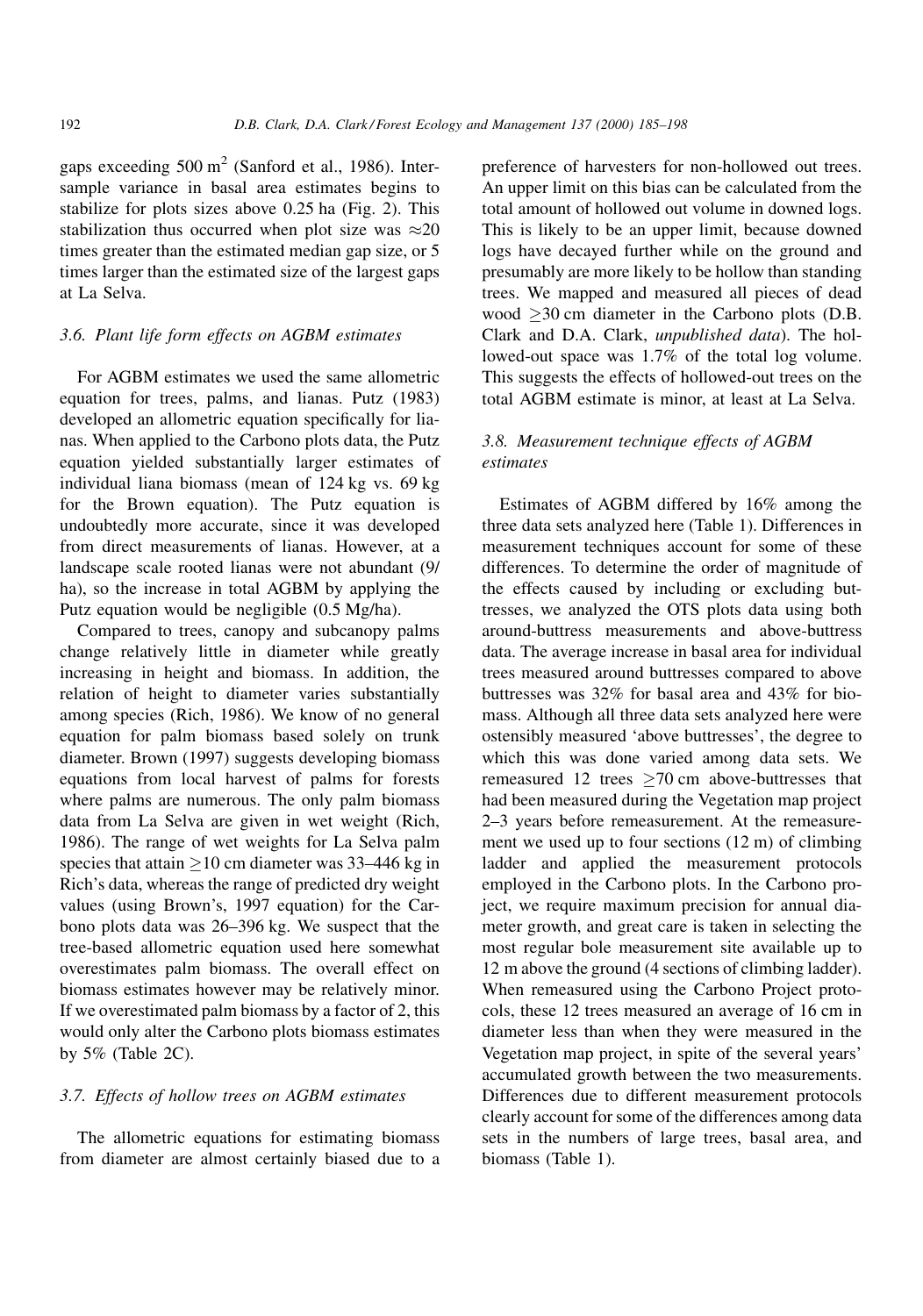## 4. Discussion

#### 4.1. Landscape-scale variance in forest structure

We found clear effects of both soil type and topographic position on forest structure across this TRF landscape. The forest on the most fertile soil, the Recent Alluvium, was by far the most distinct in having significantly lower stem number, basal area, and AGBM. We believe this is not due to the high nutrient status of the soil, but rather reflects the occurrence of treeless areas due to localized frequent flooding. For example,  $22\%$  of the 0.01 ha Vegetation map plots on Recent Alluvium ( $N = 32$ ) had  $\leq 1$  tree, compared to only 7% of the plots on other soil types  $(N = 1138)$ .

The Carbono plots were especially designed to separate the effects of soil type and topographic position. The data (Tables 3 and 4) show that both soil type and topography affected stem number. Steep slopes on ultisols averaged 44% more stems per hectare that flat inceptisol plots. Two other studies at La Selva have also reported higher stem densities on slopes. For woody stems  $>10$  cm diameter in the three OTS plots, Lieberman et al. (1985) found 26% more stems/ha on the plot with highest topographic relief compared to the flattest plot. Similarly, Denslow (1995) found 18% higher sapling density on slopes compared to flat sites.

At La Selva plot basal area and estimated AGBM biomass varied only 12% among the Carbono Plot treatments. This contrasts strongly with Laurance et al.'s (Laurance et al., 1999) results from central Amazonian Tropical Moist Forest. They found that biomass varied by a factor of two over upland sites in a  $1000 \text{ km}^2$  area, and that biomass was positively correlated with soil nutrients and organic carbon. A possible explanation for the different results may be that the landscape sampled in Amazonia has a greater range of variation in soil chemistry than La Selva.

To generalize the findings from La Selva, it is useful to consider a broad environmental characterization of the old-growth upland (non-swamp, not frequently flooded) forest. This landscape consists of zonal acid and high-clay soils, a modal pH between 4 and 5 and varying  $\leq 1.5$  pH units among soil units (Sollins et al., 1994), with a topography of moderate to steep slopes

usually  $\leq 50$  m in length. Over an upland landscape with this degree of variance, we expect that soil type and topographic relief will be minor factors in determining forest AGBM. For forest dynamics, however, the variance is likely to be much more significant. The differences in stem number, median tree size and the higher spatial variance in basal area suggest that forest dynamics on steep slopes may be quite different than on flat areas. This could lead to significant differences in carbon fluxes among edaphic patch types, even though their above-ground carbon stocks are similar.

#### 4.2. La Selva compared to other tropical rain forests

The La Selva values for basal area and particularly for AGBM (Table 1) are low compared to those reported from other TRFs. Phillips et al. (1994) summarized basal area data for 24 TRFs worldwide; 22 of these had basal areas greater than the maximum estimate found for La Selva. For AGBM, Brown et al. (1991) used a figure of 225 Mg/ha for tropical Asia (including disturbed forests), while the data by Gaston et al. (1998) suggest a total of 302 Mg for tropical moist forest in Africa (calculated from their number for total biomass and an estimated root/shoot ratio of 0.18). Brown (1997) summarizes AGBM estimates based on forest inventories from a variety of tropical forest types. For 12 inventories in neotropical moist and wet forest, the median AGBM for high-density closed forest on upland sites was 241 Mg/ha, and only one value is below 204 Mg/ha. Date from plot-based ecological studies in neotropical TRF give estimates that are similar or higher, with means ranging from ca. 221 to 399 Mg/ha (Golley et al., 1969; Saldarriaga et al., 1988; Jordan, 1989; Brown and Lugo, 1992; Fearnside et al., 1993; Lieberman and Lieberman, 1994; Brown et al., 1995; Alves et al., 1997; Delaney et al., 1997; Salomão et al., 1998; Laurance et al., 1999).

Several factors might account for the generally lower basal area and biomass figures we obtained for La Selva compared to other studies. The first is that most studies have been done in Tropical Moist Forests, whereas La Selva is Tropical Wet. Brown (1996) reports above-ground biomass estimates in relation to basal area. Her estimates for tropical America suggest that for a given basal area, Tropical Moist Forests are considerably more massive that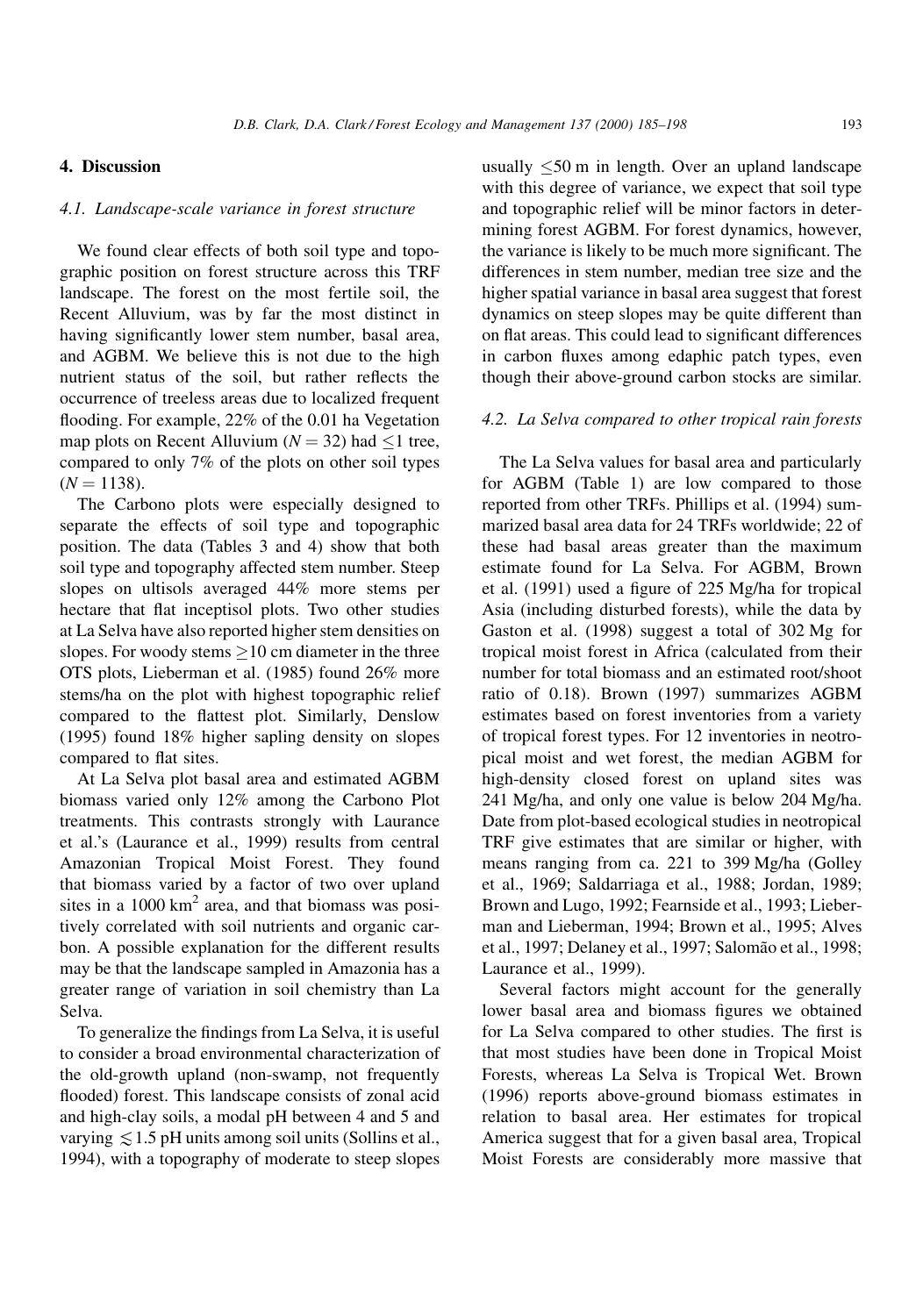Tropical Wet. For example, for forests with basal areas of  $25 \text{ m}^2$ /ha, the difference is on the order of 100 Mg/ ha (estimated from her figure 11.1). Data from 65 1-ha plots in central Amazonian Tropical Moist Forest support this idea. Laurance et al. (1999) report a mean AGBM of 318 Mg/ha for stems  $>10$  cm diameter. These biomass data were calculated using an allometric equation based on entirely different data than those used to develop the Tropical Moist Forest equation of Brown (1997). Nevertheless, the relation of biomass to basal area is very close to that independently predicted by the forest inventory data by Brown, 1996 (Fig. 11.1). We obtained basal area data for 32 of the Laurance et al. (1999) plots. While the Amazonian plots had significantly higher basal areas than the Carbono plots (Mann-Whitney  $U$ ,  $p < 0.0001$ ,  $n = 32.18$ ), the mean difference was only 19%. In contrast, the mean biomass difference was almost 100% (318 vs. 160 Mg/ha). This suggests that much or most of the difference between La Selva is due to the difference in allometric equations between Tropical Wet and Moist forests. The effect of different allometric equations is shown graphically in Fig. 3. The difference in predicted tree biomass between life zones increases with bole diameter, and for trees above 100 cm diameter the differences range from ca. 10 000 to 50 000 kg. If the Laurance et al. (1999)

allometric equation is applied to the Carbono plots data, AGBM estimates increase from 160 to 286 Mg/ ha, which is well within the range of Tropical Moist Forest estimates. The Tropical Wet Forest equation we use here (from Brown, 1997) is based on 169 trees. Our results suggest that for better estimation of Tropical Wet Forest biomass, increased biomass sampling, particularly of larger trees (cf. Brown, 1996), should be given high priority.

Even within a life zone, the allometric equations used to derive AGBM are a potential source of error. For example, because the biomass equation in Lieberman and Lieberman (1994) gives negative biomass for trees  $<$ 140 mm diameter, the biomass figure they report from La Selva is questionable. There are at least two additional possible sources of error. One is that generalized allometric equations for a given life zone may not correctly describe the allometry of tree species at a particular study site. Without harvesting local trees, it is not possible to evaluate the extent of such errors. Equations that misrepresent local trees could either increase or decrease the whole forest biomass estimate, depending on local conditions. In the specific case of the Brown (1997) equations and the La Selva data set, however, this issue is minimized. More than half of the trees in the Tropical Wet Forest equation were harvested within 20 k of La Selva



Fig. 3. Estimated above-ground biomass for trees as a function of above-buttress bole diameter, using four different allometric equations. The upper curve is generated by the equation used by Laurance et al., 1999, which was developed from trees harvested in Tropical Moist Forest in the Central Amazon. The middle two curves are the two Tropical Moist Forest equations from Brown, 1997, and the lower curve is the Tropical Wet Forest equation of Brown, 1997. Tropical Moist Forest trees are predicted by all three equations to be more massive at a given diameter than trees of Tropical Wet Forest.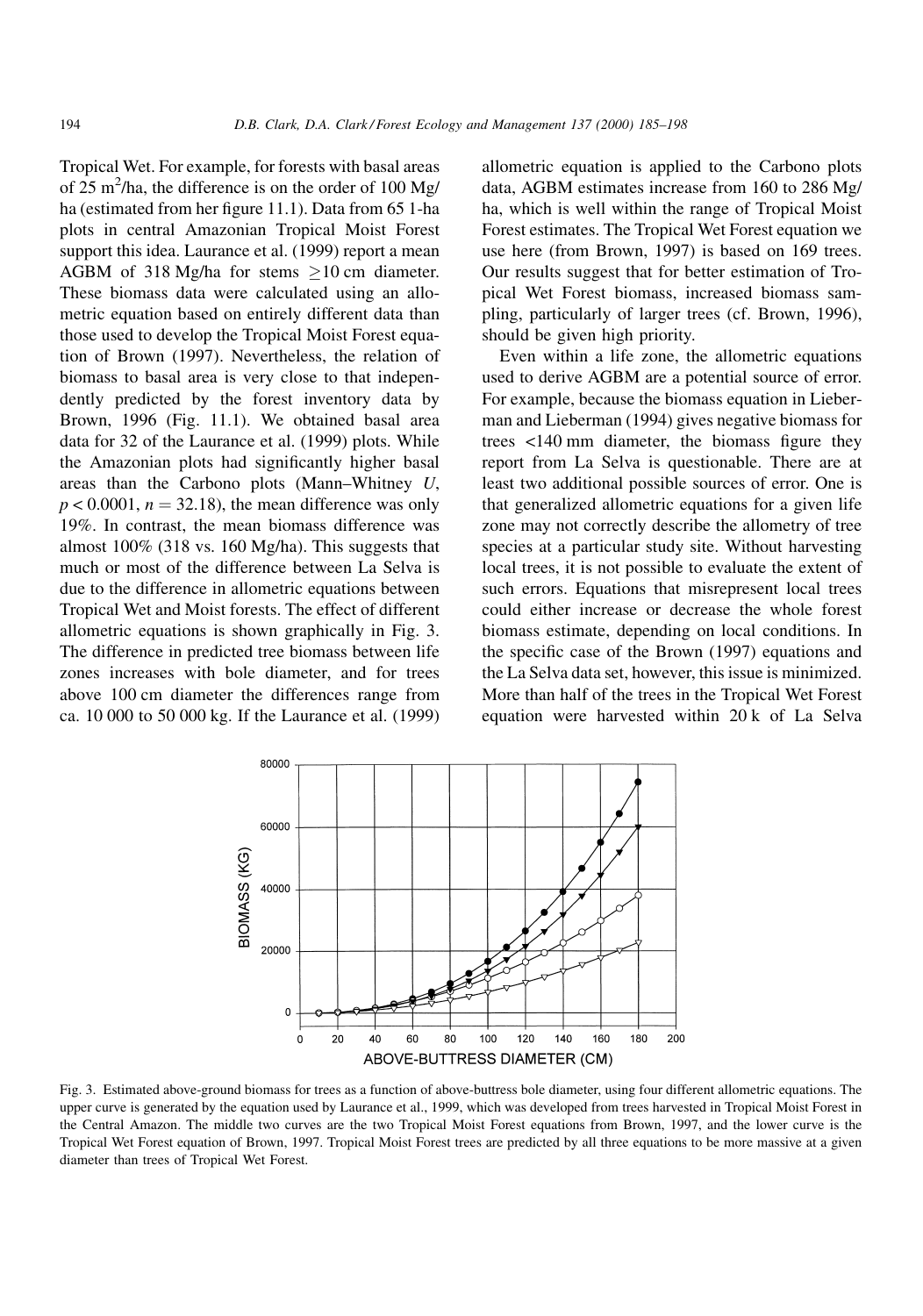(S. Brown personal communication). Nevertheless, the potential for site-specific departures from a generalized relationship is shown by the range of DBH/ height relationships found by Lieberman et al. (1996) in plots separated by  $\leq 500$  m elevation.

A more subtle issue is the physical condition of the trees that were harvested to develop the allometric equations. If these trees are perfect specimens of each size class, they will lead to equations that overestimate the average biomass of trees of that size, due to their failure to represent senescent, diseased, and damaged individuals. In the case of the trees harvested near La Selva by the Brown (1997) biomass equation, the forester in charge stated that he chose trees `of good form and without defects' (Edgar Ortiz personal communication). We suspect that when the great logistic effort of a whole-tree harvest is planned, particularly for large trees, less than perfect individuals are usually avoided. This bias will inflate whole-forest estimates of biomass, because not all trees are perfect. The magnitude of this bias is currently unknown.

One way to avoid the problems associated with allometric scaling is intensive harvesting of small plots (Golley et al., 1969; Klinge and Rodrigues, 1973; Fearnside et al., 1993). While valuable and necessary to quantify the biomass contributions of different life-forms in a given TRF, because of cost such harvests will necessarily be few and spatially restricted. For example, the total area sampled in the three studies cited above is only 0.51 ha. Unless the plots are carefully located and replicated to permit generalization to large landscapes, caution should be used when extrapolating harvest data from small plots to larger spatial scales.

Another important factor affecting estimates of forest structure and biomass is the method by which plots or transects were sited. Within any forested landscape, even controlling for soil and slope, patches vary in tree density. For example, for the 18 0.5 ha Carbono plots, stratified by soil and topography and randomly sited with respect to forest structure, basal area of the densest plot was 41% greater than in the smallest plot. A striking example of plot location effect is evident in the data of Holdridge et al. (1971). Using a 0.8 ha plot at La Selva, they reported an above-buttress basal area of  $51.4 \text{ m}^2/\text{ha}$ , almost double the estimate from our study. Holdridge et al. clearly selected a site that was not representative of the

#### Table 6

The number of plots of different sizes necessary to estimate landscape-scale basal area using plots of different sizes<sup>a</sup>

Number necessary to estimate basal area within:

| Plot size         | $\pm 10\%$ | $\pm 20\%$ |
|-------------------|------------|------------|
| $0.01$ ha         | 1662       | 418        |
| $0.5$ ha          | 17         | 6          |
| 4.0 <sub>ha</sub> | h          | 4          |

 $a<sup>a</sup>$  The number of plots was calculated using the formula of (Zar, 1996, p. 108) using the mean and variance from the three data sets: 1170 0.01 ha Vegetation map plots, 18 0.5 ha Carbono plots, and 3 4-ha OTS plots.

larger landscape. This problem has been noted previously by Brown and Lugo (1992).

An additional problem is replication. Because many `ecological' studies are based on unreplicated plots, there are no error bounds on the resulting estimates. The data from our study can be used to evaluate the degree of replication necessary for plots of different sizes in order to measure landscape scale basal area and AGBM to a given accuracy (Table 6). In terms of total plot area and the number of plots to be sited in an unbiased fashion, these data suggest that a plot size of 0.5 ha would be the most efficient way to sample basal area and AGBM across this landscape (see also Fig. 2). Brown et al. (1995) found a similar result for plot size in Rôndonia, Brazil. Plots of ca. 0.35–0.5 ha appear to be large enough to incorporate the patch size distribution of old-growth TRF, and are small enough to permit significant replication. We emphasize that this conclusion applies only to stand structural variables and biomass. For demographic or floristic studies, larger or smaller plot sizes may be more appropriate (cf. Condit et al., 1995; Clark et al., 1999).

Another issue that affects the assessment of TRF biomass is methodological: where were the trees measured in relation to buttresses and basal trunk irregularities? In most modern ecological studies in TRF, trees are measured above these features (Manokaran and LaFrankie, 1990; Clark and Clark, 1992; Condit et al., 1995), but in some older studies diameters were measured at breast height. Buttresses and basal area irregularities are common in TRF. For example, 22% of the stems in the Carbono plots were measured above breast height. Buttressing increases with increasing tree size. In the Carbono plots, only 1 of 42 trees  $\geq$ 70 cm diameter was measured at breast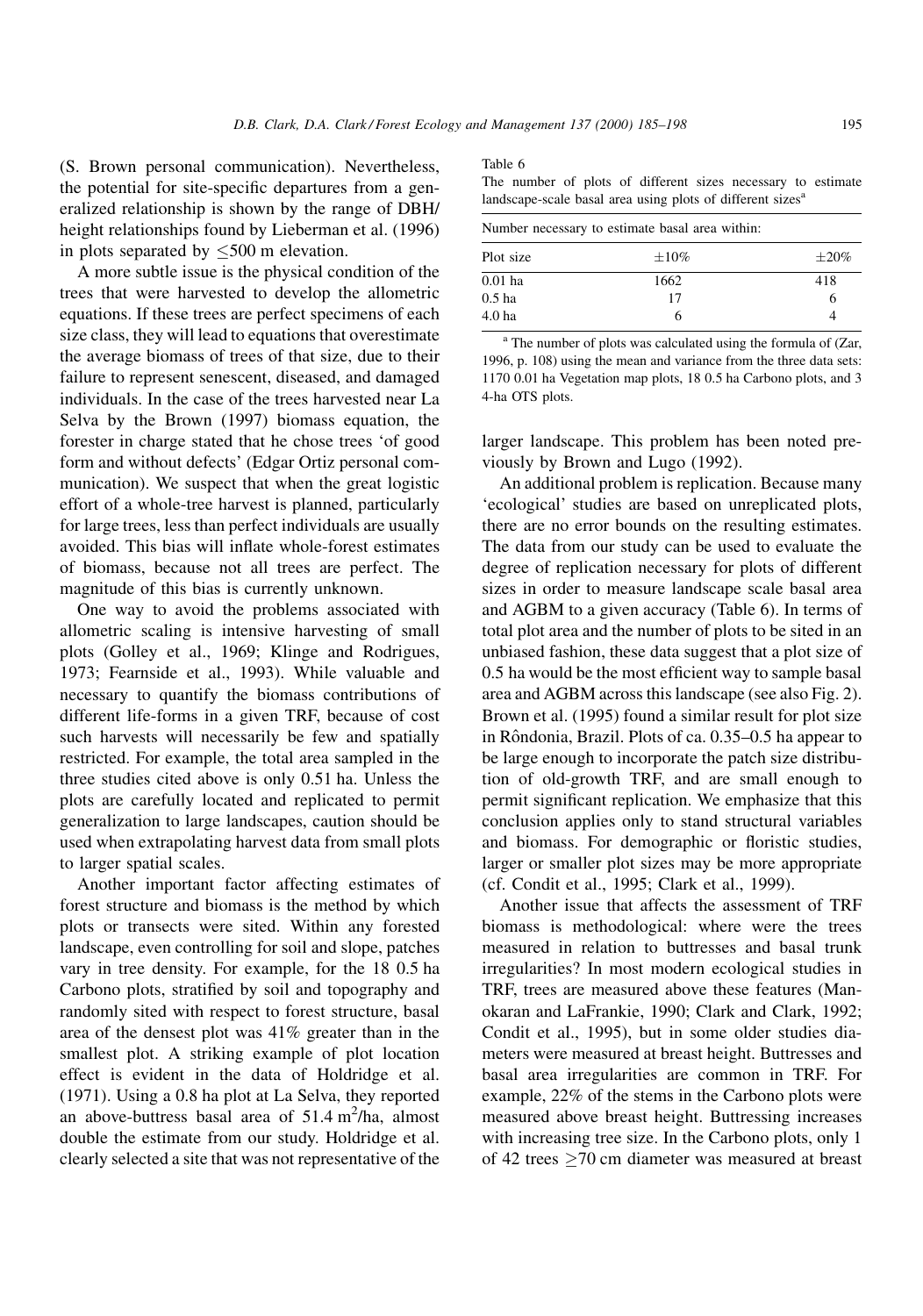height; the others required two to four 3-m sections of ladder to reach an approximately cylindrical point of measurement. In the OTS plots, below buttress-basal area and estimated AGBM were 35 and 43% higher, respectively, than above-buttress plot estimates. Clearly the above- or below-buttress distinction is critical for evaluating basal area and AGBM in TRFs. Less important, but still noticeable, is the exact criterion of `above buttress'. This will particularly be the case for very large trees, where a large percentage of the individuals are buttressed (see above). Although few in number, these individuals have a substantial impact on the AGBM estimates, because estimated biomass generally scales non-linearly with stem diameter (cf. Fig. 3). In our study, the considerably lower diameters we obtained upon remeasurement of the large trees in the Vegetation plots using the Carbono plots protocols show the importance of clearly defined and documented field methods for choosing abovebuttress points of measurement.

#### 4.3. Conclusions and recommendations

In spite of numerous plot-based studies and forest inventories, there are surprisingly few data on basal area and biomass that can be used to assess variation in these factors and their relation to edaphic conditions across mesoscale  $(1-100 \text{ km}^2)$  TRF landscapes. In this study, we showed that an efficient approach at our study site was to use  $0.35-0.50$  ha plots replicated across the major soil and topographic gradients of the landscape. For future studies, we recommend that a preliminary reconnaissance be made to identify the major habitat gradients of the target landscape. These will frequently be geohydrologic (swamp versus upland), nutrient-based (white sands versus other soils), and topographic (sloping versus flat). With even a rough idea of the distribution of such habitat patches within a landscape, areas can be blocked by patch type, and sample intensity weighed by the relative importance of the patch type. Within the blocked habitat types, exact plot locations should be selected by a non-biased method. Global Positioning Systems offer a relatively inexpensive and efficient way to locate previously-determined plot positions in the field.

Although estimating forest structure requires only relatively straight-forward techniques, a great deal remains to be done to understand the mesoscale organization of neotropical forests. Statistically robust sampling designs that span major environmental gradients, using consistent and well-documented measurement techniques, will permit a new level of estimation accuracy for landscape-scale variation in forest structure and biomass. Recognizing and documenting this variation is a first step towards understanding the internal structure and functioning of TRF landscapes.

#### Acknowledgements

We gratefully acknowledge the work of paraforesters Leonel Campos and William Miranda, who took most of the Vegetation map and Carbono plots data, and maintained a high standard of quality control under difficult field conditions. We thank Diana Lieberman and Milton Lieberman for use of their data from the OTS plots (funded by NSF BSR-8414968 and EHR9108770, NASA NAGW-1033), and William Laurance for access to data from the Biological Dynamics of Forest Fragments Project. Sandra Brown provide a usefully critical review. Financial support was provided by grants from the Andrew W. Mellon Foundation, National Science Foundation DEB-9629245, and the Department of Energy Terrestrial Ecology and Global Change program. We thank the staff of the O.T.S. La Selva Biological Station, particularly GIS Manager Matthew Clark, for logistic support.

#### References

- Alves, D.S., Soares, J.V., Amaral, S., Mello, E.M.K., Almeida, S.A.S., DaSilva, O.F., Silveira, A.M., 1997. Biomass of primary and secondary vegetation in Rondonia, Western Brazilian Amazon. Global Change Biol. 3, 451-461.
- Austin, M.P., Pausas, J.G., Nicholls, A.O., 1996. Patterns of tree species richness in relation to environment in southeastern New South Wales, Australia. Aust. J. Ecol. 21, 154-164.
- Brown, I.F., Martinelli, L.A., Thomas, W.W., Moreira, M.Z., Cid Ferreira, C.A., Victoria, R.A., 1995. Uncertainty in the biomass of Amazonian forests: an example from Rondonia, Brazil. For. Ecol. Manage. 75, 175-189.
- Brown, S., 1996. Tropical forests and the global carbon cycle: estimating state and change in biomass density. In: Apps, M.J., Price, D.T. (Eds.), Forest Ecosystems, Forest Management and the Global Carbon Cycle. Springer, Berlin, pp. 13-44.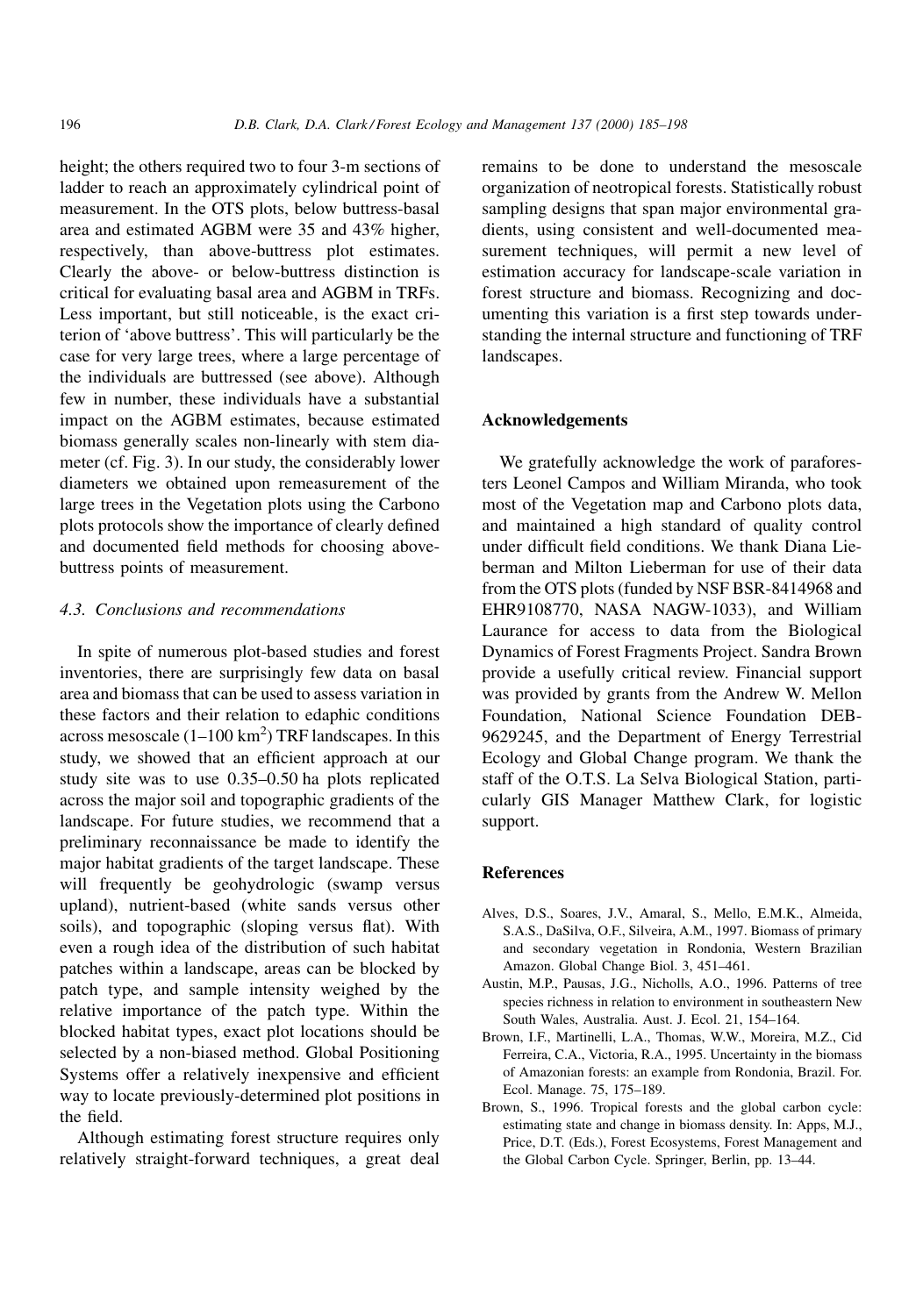- Brown, S., 1997. Estimating Biomass and Biomass Change of Tropical Forests: a Primer. Forestry Paper 134, FAO, Rome.
- Brown, S., Gillespie, A.J.R., Lugo, A.E., 1991. Biomass of tropical forests of south and southeast Asia. Can. J. For. Res. 21, 111-117.
- Brown, S., Iverson, L.R., Lugo, A.E., 1994. Land-use and biomass changes of forests in peninsular Malaysia from 1972 to 1982: a GIS approach. In: Dale, V.H. (Ed.), Effects of land-use change of atmospheric CO<sub>2</sub> concentrations: South and Southeast Asia as a case study. Springer, New York, NY, pp. 117-143.
- Brown, S., Lugo, A.E., 1992. Aboveground biomass estimates for tropical moist forests of the Brazilian Amazon. Interciencia 17, 8±18.
- Condit, R., Hubbell, S.P., Foster, R.B., 1995. Mortality rates of 205 neotropical tree and shrub species and the impact of a severe drought. Ecol. Monog. 65, 419-439.
- Clark, D.A., 1998. Deciphering landscape mosaics of neotropical trees: GIS and systematic sampling provide new views of tropical rainforest diversity. Ann. Missouri Bot. Gar. 85, 18-33.
- Clark, D.A., Clark, D.B., 1992. Life history diversity of canopy and emergent trees in a neotropical rainforest. Ecol. Monog. 62, 315±344.
- Clark, D.B., Palmer, M., Clark, D.A., 1999. Edaphic factors and the landscape-scale distributions of tropical rain forest trees. Ecology 80, 2662-2675.
- Clark, D.B., Clark, D.A., Read, J.M., 1998. Edaphic variation and the mesoscale distribution of tree species in a neotropical rain forest. J. Ecol. 86, 101-112.
- Delaney, M., Brown, S., Lugo, A.E., Torres-Lezama, A., Bello Quintero, N., 1997. The distribution of organic carbon in major components of forests located in five life zones of Venezuela. J. Trop. Ecol. 13, 697-708.
- Denslow, J.S., 1995. Disturbance and diversity in tropical rain forests: the density effect. Ecol. Appl. 5, 962-968.
- Dixon, R.K., Brown, S., Houghton, R.A., Solomon, A.M., Trexler, M.C., Wisniewski, J., 1994. Carbon pools and flux of global forest ecosystems. Science 263, 185-190.
- Dubayah, R., Blair, J.B., Bufton, J.L., Clark, D.B., Ja'Ja', J., Knox, R., Luthcke, S.B., Prince, S., Weishampel, J., 1997. The Vegetation Canopy Lidar mission. Proceedings of Land Information in the Next Decade II. CD-ROM, published by American Society of Photogrammetry, Wash, D.C. Washington, DC.
- Fearnside, P.M., Leal, N., Fernandes, F.M., 1993. Rainforest burning and the global carbon budget: biomass, combustion efficiency, and charcoal formation in the Brazilian Amazon. J. Geophys. Res. 98, 16.
- Gaston, G., Brown, S., Lorenzini, M., Singh, K.D., 1998. State and change in carbon pools in the forests of tropical Africa. Global Change Biol. 4, 97-114.
- Gentry, A.H., 1982. Patterns of neotropical plant species diversity. Evol. Biol. 15, 1-84.
- Golley, F.B., McGinnis, J.T., Clements, R.G., Child, G.I., Duever, M.J., 1969. The structure of tropical forests in Panama and Colombia. Bioscience 19, 693-696.
- Grace, J., Lloyd, J., McIntyre, J., Miranda, A.C., Meir, P., Miranda, H.S., Nobre, C., Moncrieff, J., Massheder, J., Malhi, Y., Wright,

I., Gash, J., 1995. Carbon dioxide uptake by an undisturbed tropical rain forest in southwest Amazonia, 1992-1993. Science 270, 778-780.

- Hall, F.G., Shimabukuro, Y.E., Huemmrich, K.F., 1995. Remote sensing of forest biophysical structure using mixture decomposition and geometric reflectance models. Ecol. Applica. 5, 993±1013.
- Hartshorn, G.S., Peralta, R., 1988. Preliminary description of primary forests along the La Selva-Volcan Barba altitudinal transect, Costa Rica. In: Almeda, F., Pringle, C. (Eds.), Tropical Rainforests: Diversity and Conservation. California Academy of Science, San Francisco, pp. 281-295.
- Holdridge, L.R.,1979. Ecologia Basada en Zonas de Vida. Editorial IICA, San Jose, Costa Rica.
- Holdridge, L.R., Grenke, W.C., Hatheway, W.H., Liang, T., Tosi, J.A., 1971. Forest Environments in Tropical Life Zones. Pergamon Press, New York.
- Jordan, C.F., 1989. An Amazonian Rain Forest: the Structure and Function of a Nutrient Stressed Ecosystem and the Impact of Slash-and-Burn Agriculture. Parthenon, Park Ridge, New Jersey.
- Klinge, H., Rodrigues, W.A., 1973. Biomass estimation in a central Amazonian rain forest. Acta Cient. Venez. 24, 225-237.
- Korning, J., Balslev, H., 1994. Growth and mortality of trees in Amazonian tropical rain forest in Ecuador. J. Veg. Sci. 4, 77-86.
- Laurance, W.F., Fearnside, P.M., Laurance, S.G., Delamonica, P., Lovejoy, T.E., Rankin de Merona, J.M., Chambers, J.Q., Gascon, C., 1999. Relationship between soils and Amazon forest biomass: a landscape-scale study. For. Ecol. Mange. 118, 127±138.
- Laurance, W.F., Laurance, S.G., Ferreira, L.V., Rankin-de-Merona, J.M., Gascon, C., Lovejoy, T.E., 1997. Biomass collapse in Amazonian forest fragments. Science 278, 1117-1118.
- Lieberman, D., Lieberman, M., Peralta, R., Hartshorn, G.S., 1985. Mortality patterns and stand turnover rates in a wet tropical forest in Costa Rica. J. Ecol. 73, 915-924.
- Lieberman, D., Lieberman, M., Peralta, R., Hartshorn, G.S., 1996. Tropical forest structure and composition on a large-scale altitudinal gradient in Costa Rica. J. Ecol. 84, 137-152.
- Lieberman, M., Lieberman, D., 1994. Patterns of density and dispersion of forest trees. In: McDade, L.A., Bawa, K.S., Hespenheide, H.A., Hartshorn, G.S. (Eds.), La Selva: Ecology and Natural History of a Neotropical Rain Forest. University of Chicago Press, Chicago, pp. 106-119.
- Lugo, A.E., Scatena, F.N., 1996. Background and catastropic tree mortality in tropical moist, wet, and rain forests. Biotropica 28, 585±599.
- Manokaran, N., LaFrankie, J.V., 1990. Stand structure of Pasoh Forest Reserve, a lowland rain forest in peninsular Malaysia. J. Trop. For. Sci. 3, 14-24.
- Pires, J.M., Prance, G.T., 1985. The vegetation types of the Brazilian Amazon. In: Prance, G.T., Lovejoy, T.E. (Eds.), Pergamon Press, New York, pp. 109-145.
- Phillips, O.L., Hall, P., Gentry, A.H., Sawyer, S.A., Vasquez, R., 1994. Dynamics and species richness of tropical rain forests. Proc. Natl. Acad. Sci. USA 91, 2805-2809.